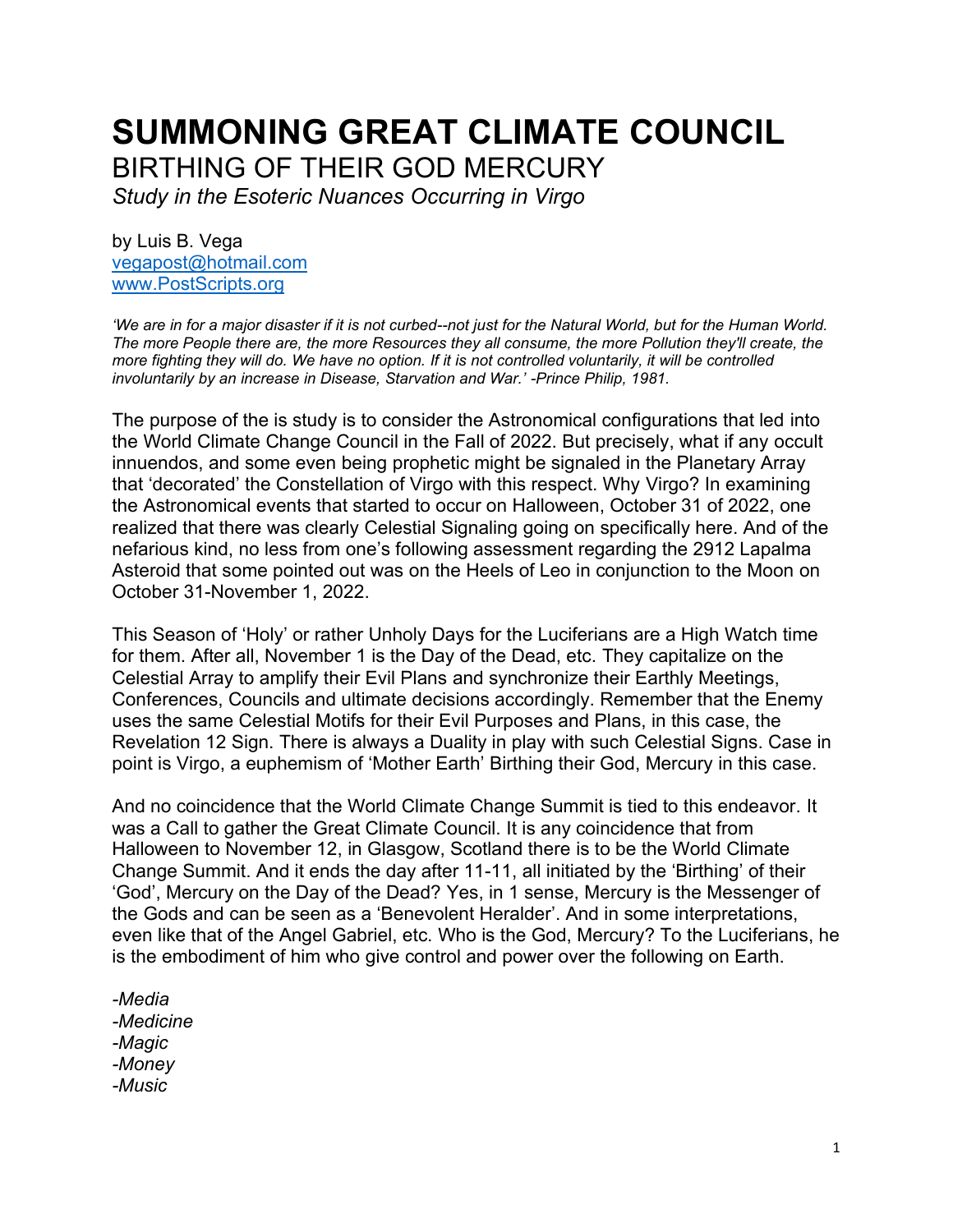#### **Controllers of the World**

Any coincidence that the Power-That-Be that are in charge, are given command over all the key 'Gates' to control Humanity with? And now they are meeting to finalize and shore-up their coming Reset, of their Money, their Economics done through their Magic, Media manipulation of the Masses and through their Medical Devices. Well, one vetted out that 11-1-21 Moon-Lapalma Asteroid Conjunction on Stellarium and replicated the exact overlay of what was presented as being significant based on what is concurrently happening with the Volcano eruptions and dangers in La Palma Island of the Canaries. Here is one's opinion. See Chart for illustration and comparison in the Endnotes.

The Moon was indeed at the Hind Leg of Leo, now, precisely on Hollow's Eve. But the Lapalma was not. The problem? It is true or will be depending on one's position on Earth at the time of such conjunctions. From one's Western Hemisphere perspective, the Moon was to be at the ahead of Virgo on November 1. What the graphic shared by God a Minute depicted the Moon-Lapalma Asteroid Conjunction on 11-1 or November 11 in Leo still; which was true, if one will be on the Eastern Hemisphere. And this is evidence of a 'Globe Planet' Theory, by the way. As one can see on the Chart and with modeling this for oneself, if one has Stellarium, one will see that on November 1, the Moon was at the Head of Virgo and not conjoined with the Lapalma Asteroid.

Now, yes, the Moon, naturally passed the Lapalma Asteroid as the Moon is traveling faster, from Earth's perspective. But when the Moon actually conjoined with the Lapalma Asteroid, it was still October 31, from one's perspective here in the West. Now, in stepping back and taking at the bigger Astronomical Picture of what this Moon-Lapalma asteroid signaled? It was what was to occur in Vigo, a 'Birth of the Medicine God, Mercury. It was no small insignificant Astronomical Event, and Occultic Innuendo. A lot is going on right now in Virgo and is key to consider who the Celestial Array, at this point in time is 'Signaling' a 'Birth' of. Oh whom? Mercury. Why?

It is reminiscent of the Revelation 12 Sign. But take note that it is in reverse fashion in that in this 'Birthing' of Mercury, the Sun is at Virgo's Feet and the Moon is at her Head. And? This would add to the supposition of how the Enemy inverts all that is True, Holy and Good, etc. Well, this 'Birthing' of their God Mercury took place exactly at 12 Noon, Universal Time in the 'Womb of Virgo' on November 1, the Day of the Dead. Coincidence? Not likely. So, what is being 'birthed'? That is the question.

Nothing good for sure as it is coming from these Luciferian Globalists whose God is Mammon, Music, Medicine and Messaging. They control it all. Now, given this depiction, especially with the Crescent Moon in the Head of Virgo, this is an Ancient Motif for the depiction of 'Queen of Heaven'. It is used in every culture, that of the Pagan Cults, ascribed to the Moon Goddess, Mother Earth, Gaia, Isis, Esther, Diana, 'Mary' of the Romans, etc. And is not the Globalists Aim is to 'Save' Mother Earth from Humanity? How? Oh, simple, kill off as many Humans as possible. Hello COVID, perpetual Lockdowns, Famine, no Food, Farming, etc. That being said, one has seen images of Galadriel, from the Lords of the Rings. Now, the imagery most prominent of Galadriel was when she appeared with a Crescent Moon/Eclipse next to her head.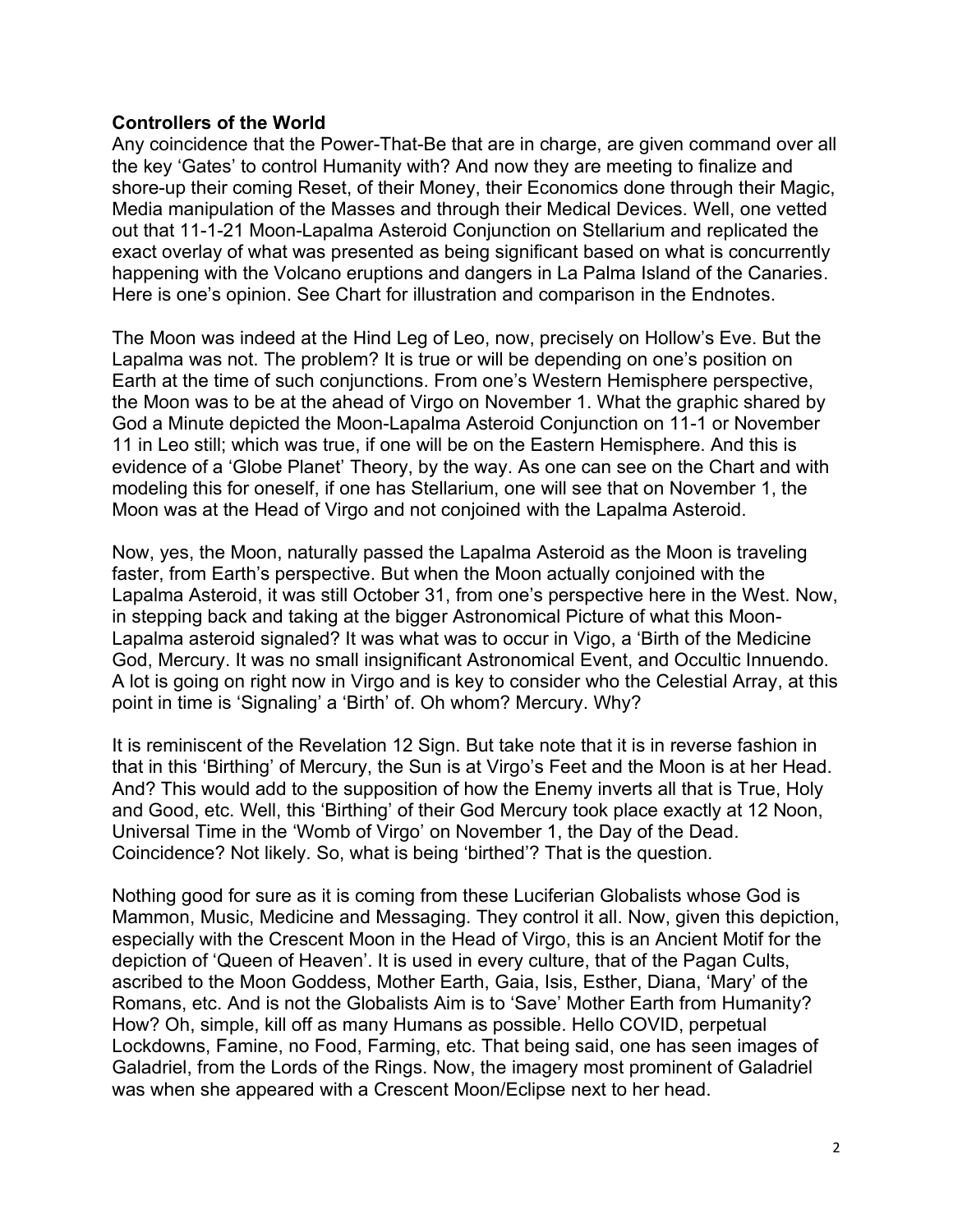#### **Lady of Light and the Crescent Moon**

What one wishes to note is the similarity of such a 'Galadriel' image and 'Signaling' with what occurred Astronomically in Virgo on Hollow's Eve and the Day of the Dead that birthed the 'God', Mercury. And how on such a day, the Great Climate Council to Save 'Mother Earth' was summoned. Coincidence? Not likely. And saved from whom? Humans. That is what was being depicted as an Occultic Prelude. Does this or will this have something to do with the ushering of their AntiChrist? It is on purpose and they are 'Signaling' something for sure. What did Galadriel stand for or does that was a pivotal point in the Tolkien storyline? Galadriel summoned the Great White Council.

Nonetheless, one just wanted all to see the Celestial Picture of what was being 'mirrored' above in Virgo or in this case, 'Galadriel' on October 31, 2021, on Halloween and the Day of the Dead, etc. Or because of what was Above, that was mirrored down on Earth? One knows, for sure that the Luciferians use such Astronomical Conjunctions, 'Births' and Timing to move their 'Chess Pieces' on the board of world Agendas. So, Something Wicked comes this way. In reaching the origins and characteristics attributed to Galadriel, the Lady of Light, it is consistent with the Ancient Teachings of the notion of 'Sophia', or Wisdom. Realize that having such Celestial Motifs play-out in Virgo are then very much appropriate and in line with such Gnostic Teachings. Why?

In both Astronomical and Astrological Nomenclature, Virgo is understood to be the Sign of Prophecy. One of Virgo's prominent Stars is called Porrima. It means the 'Goddess of Prophecy'. Thus, this is why to the Luciferians, the key Celestial Arrays that configure in Virgo are very important and speak of events so come. It is why also the Revelation 12 Sign of September 23, 2017 was 'Prophetic' in this respect also. In considering the Motif and association to the Silver Lady of the Crescent Moon, Galadriel, it is an overture of the White Light or that which the White Witches espouse and argue are only evoking through the power of such Magic for 'Good'.

One's take-away then? It is rather interesting that Galadriel was such a Woman of Prophecy that summoned the Great White Council. According to research, one could make a case that in the present iteration on Earth, concerning this Celestial Array, the Virgo Sign of Prophecy summoned the Great White Brotherhood that is really the United Nation's Climate Change Conference. How so? If one does research on the origins of the U.N., one will be shocked to find out its true Luciferian foundation and its 'White Powers'. It was founded on the principles of the Great White Brotherhood and teachings of Alice Bailey and Helena Blavatsky.

In modern times, it was Helena P. Blavatsky who expanded the teachings of Eckartshausen's ideas in her 1877 book, Isis Unveiled. It was dictated by Demons but she called the 'Revealers' of her teachings the 'Masters of the Hidden Brotherhood'. And the inference to 'White'? it is plainly stated that it is White Magic. Such were stepped in what is called Theosophy with ties to the New Age, Mother Earth Worship and supported all by the Powers of Lucifer. To this day, the main printing of all U.N. Material and Publications are done by Lucis Trust. This used to be called Lucifer Trust. And why a rush to connect the U.N. Climate Conference with all this Occultism?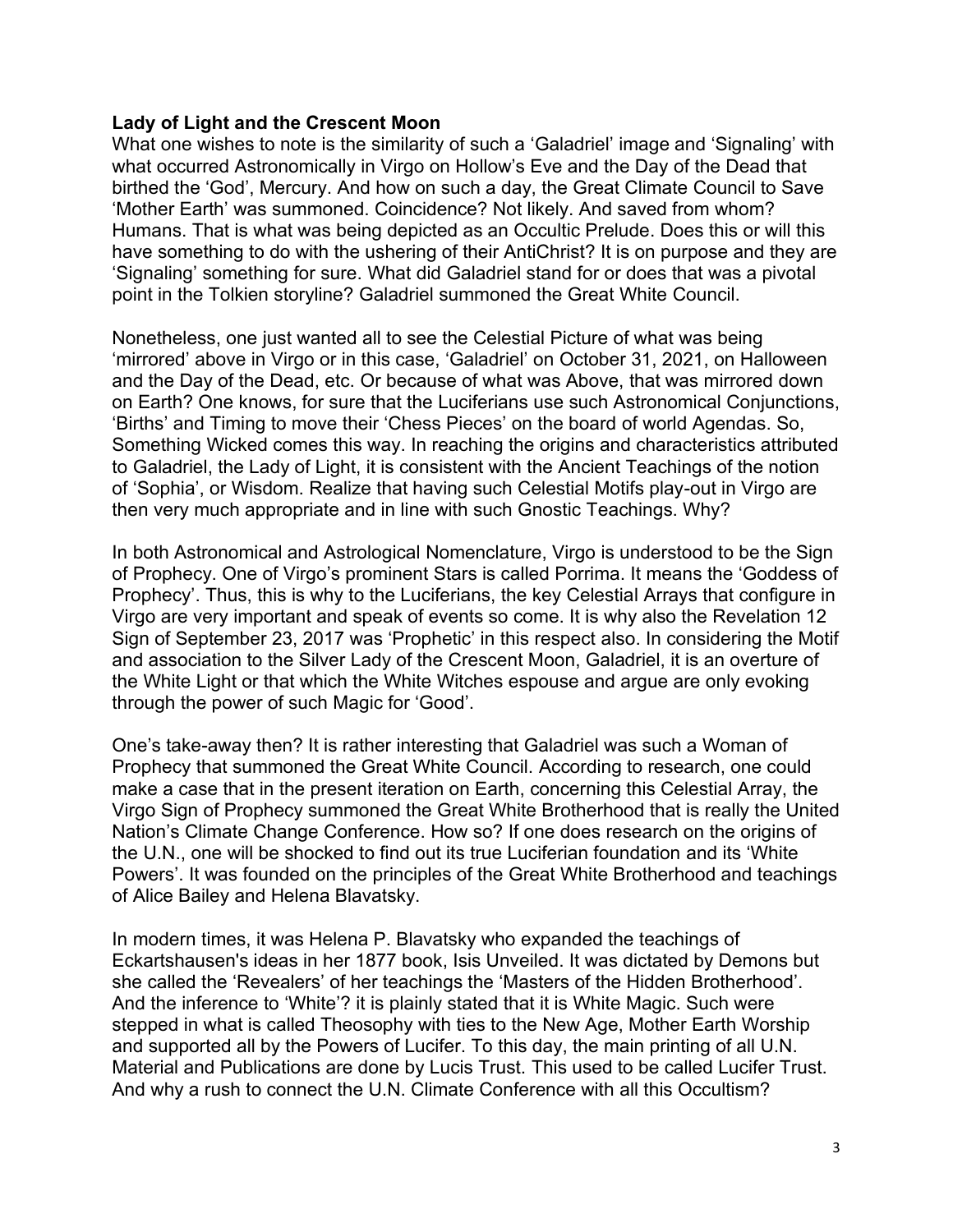### **A Coming Cleansing**

It is the same People at the top that… are one in the same that have and plan their Global Agenda, based on their 'Religion' or Worldview. The problem? They get their Protocols from Lucifer, Fallen Angels and Demons. However, to them, they do not see them as such. But realize that the 'White Councils' are nothing more than modern day Covens that have publicly stated and admit that they have had 'contact' and are instructed with their Teachings in their Fellowship with Lucifer, Fallen Angels and Demons. So, it is rather hypocritical, that this type of 'Religion' and 'Revelation' to supposedly benefit Humanity and be its Savior is espoused and being presently shoved down everyone's throat. How? Presently, through COVID to bring about their Agenda 2020/2030. But the Tenants of the True Religion and Plan or Redemption and Salvation only found in Jesus are to be banned.

According to Research, what is going on here on Earth, mirrored in Virgo with the 'Birth' of Mercury is what the Great White Brotherhood is all about. The Great White Brotherhood, is a belief system based on Theosophy and a derivation of New Age. The Members of such a Religion or Council, White Brotherhood are said to be guided and taught by 'Perfected Beings' of Great Power who spread Spiritual Teachings through Selected Humans. This is really akin to the Doctrine of Demons the Bible warns about of Seducing Spirits and the like. One is to rather Expose them and Pray against their Evil Plans. The Members of the Brotherhood are known as the Masters of the Ancient Wisdom, the Ascended Masters, the 'Church Invisible', or simply as the Hierarchy. They admit that they common with such Masters as the seek to help 'save' Humanity form itself. This echoes the Genesis 3:15 contention of a Woman, i.e., needing to give birth.

And what is their 'White Council' solution? A 'Cleansing' of the Earth of such Humans that are in the way of having all that Humanity can achieve, 'Godhood'. Where has one heard this before? Oh, yes, in Genesis with the Serpent of Light and the Woman, Eve that was beguiled into seeking or being 'Sophia', the Woman of Light and Wisdom, i.e., a Galadriel. And how then, their origins come from the time of the 2 Trees. This is a clear Biblical throwback to the Garden of Eden that had those 2 Trees, the Tree of the Knowledge of Good and Evil, and the Tree of Eternal Life, etc. So, on 1 level, the Motif of Galadriel is strongly associated with Eve as much the Revelation 12 Sign was and is to the Constellation of Virgo. The point is that those that run the U.N., and the World have this as their Religion and are about to forcibly 'convert' everyone as much as possible. It is AntiChrist Spirit at the core. Research Agenda 2020/2030.

According to research, such Councils like the U.N. Climate Change one are how the Secret Societies gather to implement their Nefarious Plans. Realize that at this level, such Humans consider themselves to be above the rest of the Masses of Useless Eaters in the World. They consider themselves Demigods of enlightenment given by Lucifer. And with good reason as they are bestowed to them, the 'temporal' Powers of one rendition of Lucifer, their God, Mercury. Such operate above the Law and under the cover of 'Saving Humanity' to destroy it. When in fact they are plotting behind the scenes on how to curtail it. And more importantly and sinister, is to thwart the success of Jesus, the true Light, and those that follow Jesus, not the Cosmic Christ, etc.